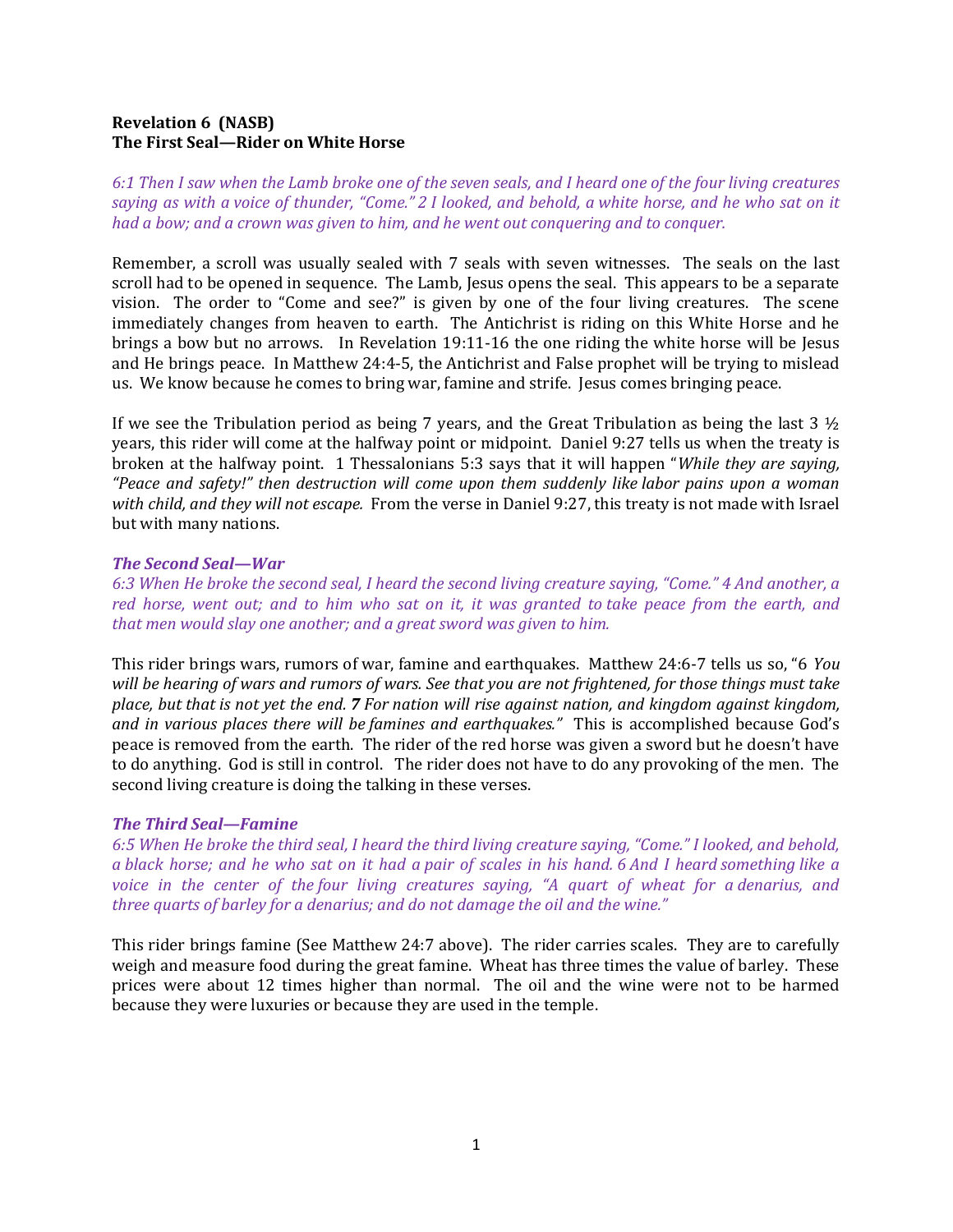### The Fourth Seal—Death

6:7 When the Lamb broke the fourth seal, I heard the voice of the fourth living creature saying, "Come." 8 I looked, and behold, an ashen horse; and he who sat on it had the name Death; and Hades was following with him. Authority was given to them over a fourth of the earth, to kill with sword and with famine and with pestilence and by the wild beasts of the earth.

The fourth living creature is doing the talking here. This rider brings death and Hades. This is important because Hades contains the Antichrist followers. There are no believers left in Hades. Christ had set them free in 3 days after the crucifixion. Jesus says this time period (Great Tribulation) is the worst it has ever been or will ever be. Matthew 24:21 says "For then there will be a great tribulation, such as has not occurred since the beginning of the world until now, nor ever will." God is in control and puts a limit of one-quarter of the population of the world can be killed. The Greek word for "pale" is 'chlōros' and it means decomposing corpse. The "Wild Beasts" may mean animals like bears and lions. The Greek word is 'thēriōn'. It is used 37 times in Revelation and refers to the Antichrist and his demons. We know the church is gone at this point because the peace has been taken from the world. The one who restrains evil is already gone. 2 Thessalonians 2:7 tells us "For the mystery of lawlessness is already at work; only he who now restrains will do so until he is taken out of the way." The one who restrains evil is Jesus, Holy Spirit, the Church, Michael ?? We don't know. DanieI12:1 says that Michael is the guardian angel of Israel. He represents them in Spiritual war. According to Daniel, all nations have guardian angels.

The church is gone, it is confirmed by Revelation 3:10. It says "Because you have kept the word of My perseverance, I also will keep you from the hour of testing, that hour which is about to come upon the whole world, to test those who dwell on the earth."

## The Fifth Seal—Martyrs

6:9 When the Lamb broke the fifth seal, I saw underneath the altar the souls of those who had been slain because of the word of God, and because of the testimony which they had maintained; 10 and they cried out with a loud voice, saying, "How long, O Lord, holy and true, will You refrain from judging and avenging our blood on those who dwell on the earth?" 11 And there was given to each of them a white robe; and they were told that they should rest for a little while longer, until the number of their fellow servants and their brethren who were to be killed even as they had been, would be completed also.

The scene changes from earth to heaven with the opening of the 5th seal. These souls are probably not the people killed during the Tribulation. This is the very beginning of the Tribulation. These people cry out for revenge. They are asking God to avenge their deaths. We should not "seek" vengeance. Romans 12:19 tells us to leave it to God. From the same verse in Romans, we can be assured that God will get vengeance for you. Genesis 4:10 tells us that our blood will cry out for vengeance, we don't have to ask for it. There will be saved people during the Tribulation. Anyone who has heard the Gospel before the Rapture will NOT be saved during the Tribulation. 2 Thessalonians 2:9-12 tells us that if you have heard the Gospel message before the Rapture, then you will be confused and unable to understand the salvation plan.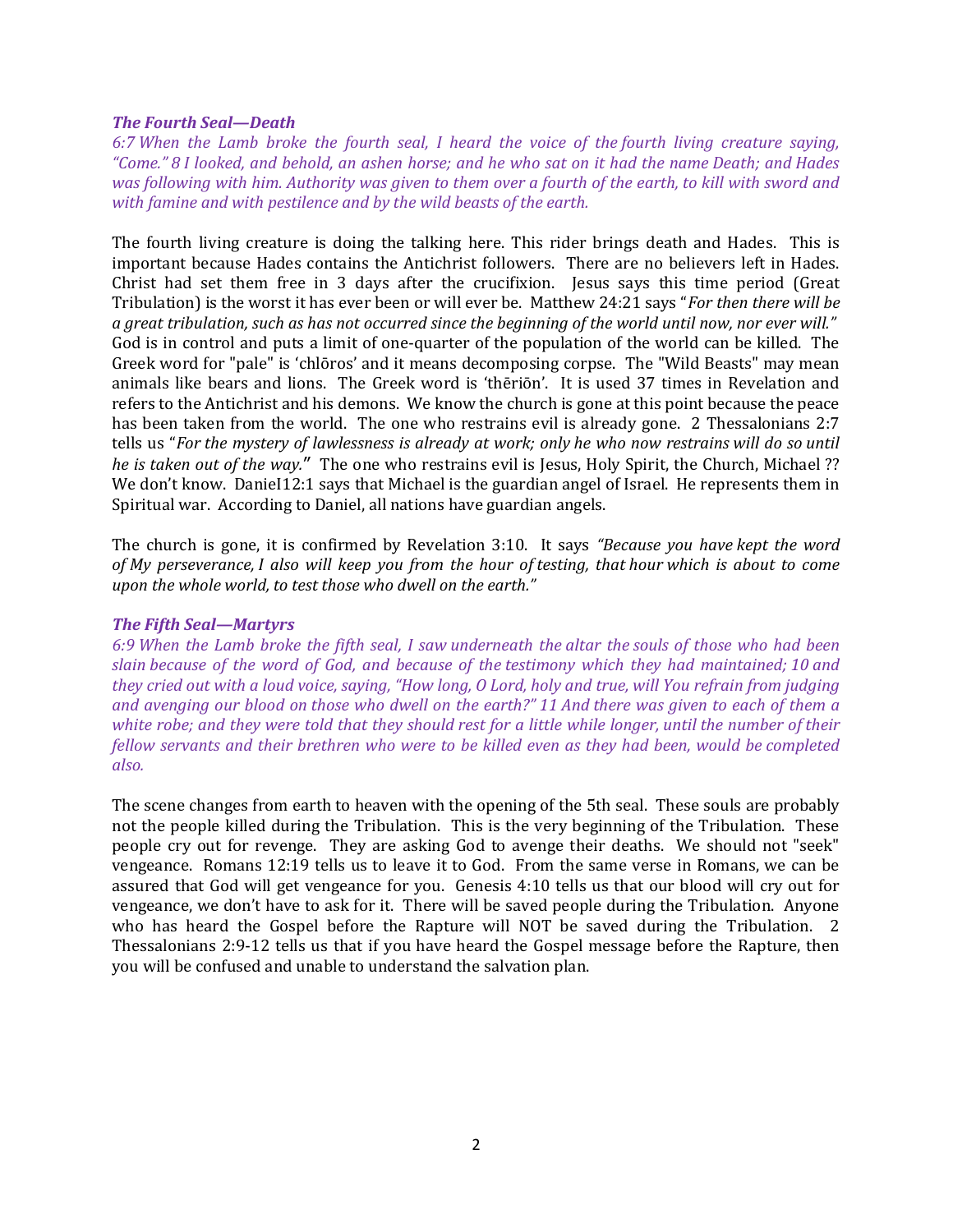#### The Sixth Seal—Terror

12 I looked when He broke the sixth seal, and there was a great earthquake; and the sun became black as sackcloth made of hair, and the whole moon became like blood; 13 and the stars of the sky fell to the earth, as a fig tree casts its unripe figs when shaken by a great wind.14 The sky was split apart like a scroll when it is rolled up, and every mountain and island were moved out of their places. 15 Then the kings of the earth and the great men and the commanders and the rich and the strong and every slave and free man hid themselves in the caves and among the rocks of the mountains; 16 and they \*said to the mountains and to the rocks, "Fall on us and hide us from the presence of Him who sits on the throne, and from the wrath of the Lamb; 17 for the great day of their wrath has come, and who is able to stand?"

This "Great day of His wrath" is an unspecified amount of time. We find that in the Bible that if the word "day" has a number associated with it then it is a 24 hour period. In this verse, the number is missing so it is an unspecified amount of time. Read the following verses, they are all associated with a number.

| Genesis 1:5  | "one day" - 24 hours       |
|--------------|----------------------------|
| Genesis 1:8  | "a second day" - 24 hours  |
| Genesis 1:13 | "a third day" - 24 hours   |
| Genesis 1:19 | "a fourth day" - 24 hours  |
| Genesis 1:23 | "a fifth day" - 24 hours   |
| Genesis 1:31 | "a sixth day" - 24 hours   |
| Genesis 2:2  | "a seventh day" - 24 hours |

The following verses are talking about a 24 hour day or an undetermined amount of time.

| Haggai 1:1    | "on the first day" - 24 hours          |
|---------------|----------------------------------------|
| Zechariah 7:1 | "on the fourth day" - 24 hours         |
| Malachi 4:5   | No number - unspecified amount of time |
| Matthew 11:24 | No number - unspecified amount of time |
| Matthew 16:21 | "third day" - 24 hours                 |
| Matthew 27:64 | "third day" - 24 hours                 |

The major difference between the troubles on the earth between the first four seals and the 6th seal is that God does not send anyone else. Remember with each of the first four seals, God sent a rider. This is God's first direct intervention with the affairs of man.

The first calamity is an earthquake. This is the period spoken of by Jesus in Matthew chapter 24. Before any of these things happens, many will come claiming to be the Christ. Matthew 24:4-5 says "And Jesus answered and said to them, "See to it that no one misleads you. 5 For many will come in My name, saying, 'I am the Christ,' and will mislead many." Zephaniah 1:15-16 is also describing these events. It says:

 "A day of wrath is that day, A day of trouble and distress, A day of destruction and desolation, A day of darkness and gloom, A day of clouds and thick darkness, 16 A day of trumpet and battle cry Against the fortified cities And the high corner towers."